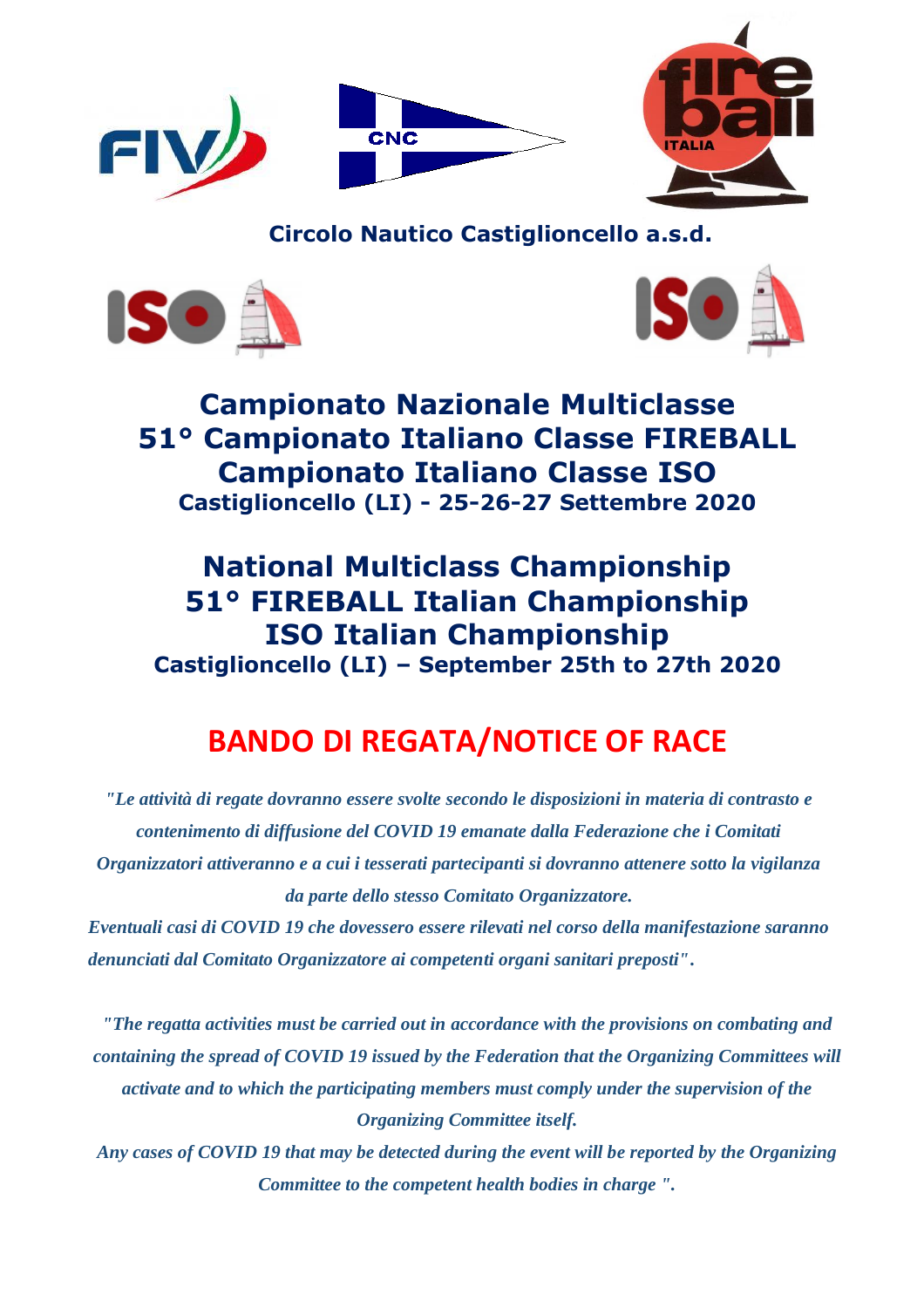# **1 - ORGANIZZAZIONE/ORGANIZING AUTHORITY**

Circolo Nautico Castiglioncello A.S.D. sede legale via Federico Zandomeneghi n. 12 - 57016 Castiglioncello (LI) Telefono segreteria +39 0586754867, Rossi Niccoletta (Presidente) +39 3471126394, Paolo Costagli (DS) +39 3483327507, Iole Lorizio (segretaria) +39 3296856483. Email: [segreteria@cncastiglioncello.org](mailto:segreteria@cncastiglioncello.org)

Con la collaborazione dello / with the collaboration of Yacht Club Cala de' Medici

**2 - LOCALITA', DATA DELLA MANIFESTAZIONE / VENUE AND DATES** Castiglioncello, 25-27 settembre 2020 (september 25th to 27th 2020). Coordinate 43°43.526' N e 10°24.111'E (datum wgs)

**Base nautica** presso Circolo Nautico Castiglioncello, via F. Zandomeneghi, 12 – 57016 Castiglioncello (LI), e presso Marina Cala de' Medici, via Agostino Straulino, n. 1- 57016 Rosignano Solvay (LI).

# **3 - PROGRAMMA/(SCHEDULE**

3.1. Sono previste 9 prove /Number of race 9

3.2. Non potranno essere disputate più di tre prove al giorno /Max 3 races per day. 3.3. Il segnale di avviso della prima prova sarà dato alle ore 13,00 di Venerdì 25 settembre 2020. Per i giorni successivi l'orario di avviso della prima prova di giornata sarà reso noto con apposito comunicato che sarà esposto all'Albo dei Comunicati entro le ore 19,00 del giorno precedente a quello in cui avrà effetto. Nel caso di mancata esposizione del comunicato sarà valido l'orario del giorno precedente./ The warning signal for the first test will be given at 1.00 pm on Friday 25 September 2020. For the following days, the notice time for the first test of the day will be announced with a specific notice which will be displayed in the Notice Board by 19.00 on the day prior to the one in which it will take effect. In the event of failure to display the press release, the time of the previous day will be valid.

3.4. Il Campionato sarà valido con almeno 3 prove portate a termine / The championship will be valid with at least three races completed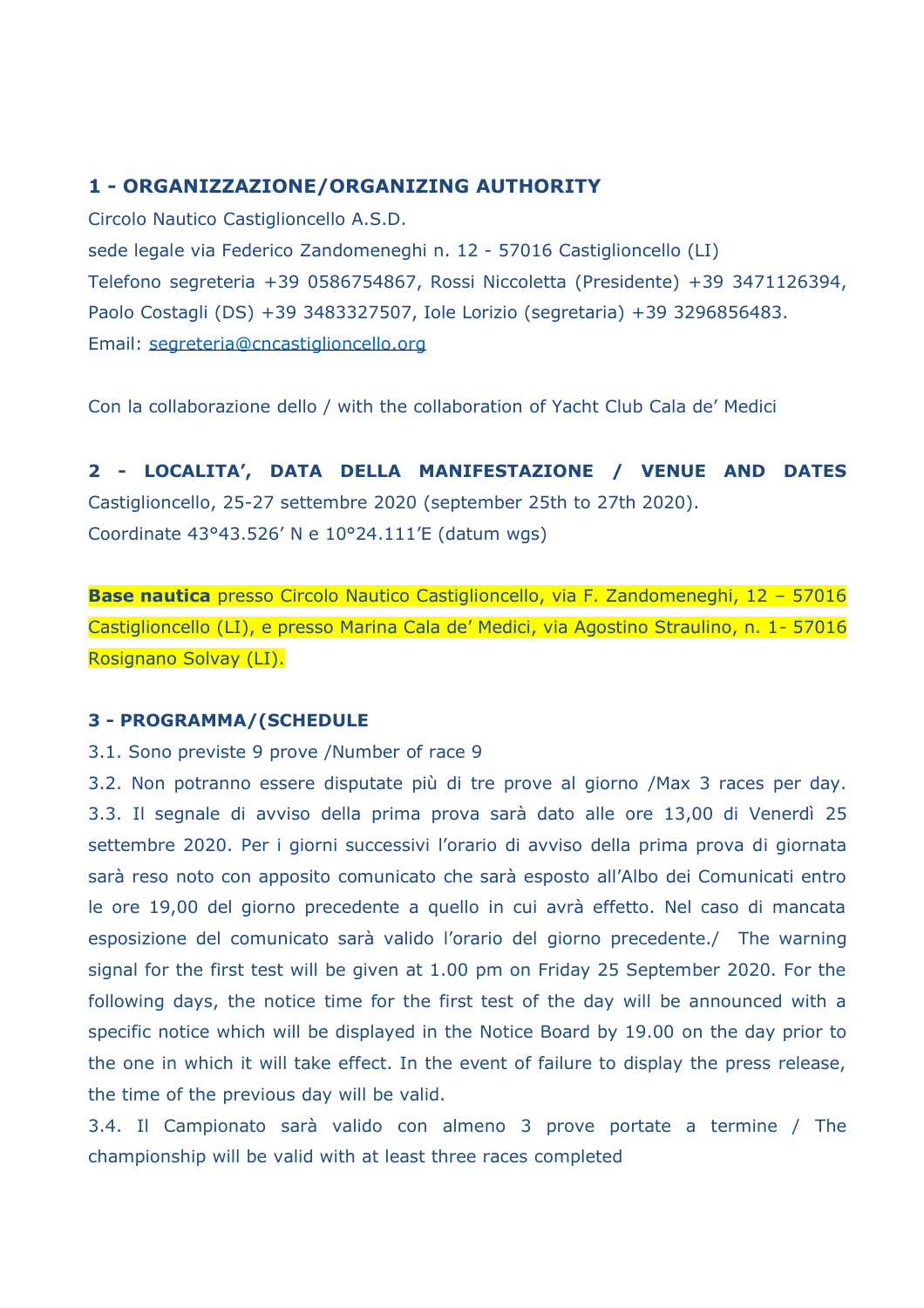#### **4 - REGOLAMENTI/RULES**

La regata sarà disciplinata applicando: / the regatta will be governed by the following rules:

- a) Il Regolamento di Regata (RRS) ISAF 2017/2020 e la Normativa FIV vigente che è da considerarsi regola. / The 2017/2020 ISAF Regatta Rules (RRS) and the FIV Regulations in force which are to be considered as a rule.
- b) Il presente Bando di Regata / The Notice of Race
- c) Le Istruzioni di Regata e I successive Comunicati Ufficiali / The Sailing Instructions.
- d) Il Regolamento della Classe Fireball / The prescriptions of the Fireball Class Rules.
- e) Il Regolamento della Classe ISO /The prescriptions of the ISO Class Rules.
- f) In caso di conflitto tra questi regolamenti avranno prevalenza le I.d.R. e i successivi Comunicati Ufficali. Come da normativa la lingua ufficiale è l'italiano che avrà prevalenza. / In case of conflict between these regulations, the I.d.R. and subsequent Official Press Releases. As per legislation, the official language is Italian which will prevail.

# **5 – PUBBLICITA': [DP]**

La Regata è classificata "a libera sponsorizzazione". Il Circolo organizzatore potrà richiedere alle imbarcazioni di esporre un adesivo rappresentante il nome dello Sponsor della Manifestazione su ambedue i lati dello scafo, che dovranno essere esposti per l'intera durata della manifestazione, in accordo con la Regulation 20.4 W.S. Gli adesivi saranno forniti dal Circolo Organizzatore. Le imbarcazioni che espongono pubblicità individuale dovranno essere in possesso della licenza FIV per la pubblicità in corso di validità.

The Regatta is classified as "free sponsorship". The organizing club may request the boats to display a sticker representing the name of the Event Sponsor on both sides of the hull, which must be displayed for the entire duration of the event, in accordance with Regulation 20.4 W.S. The stickers will be provided by the Organizing Club. Boats displaying individual advertising must be in possession of the license for valid advertising.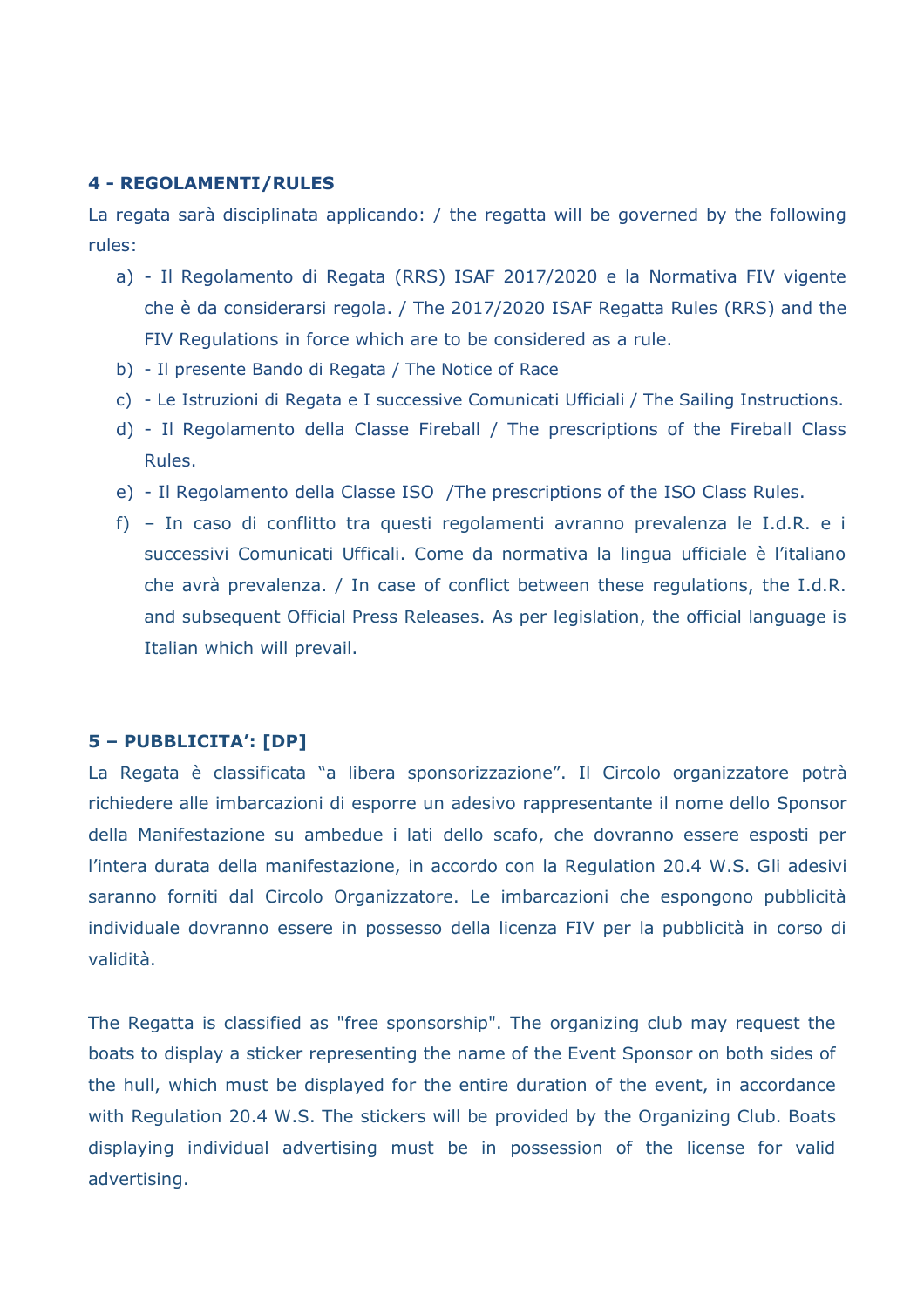#### **6 - ELEGGIBILITA' ED ISCRIZIONI / ELEGIBILITY AND ENTRY**

Il Campionato Nazionale è Open per ambedue le Classi / The national championships is open for both classes.

Un concorrente per essere eleggibile deve essere in possesso di: / A competitor to be admitted must be in possession of:

- **a) -**Tessera F.I.V. valida per l'anno in corso /Only for Italian Competitors.
- **b) -** Gli equipaggi stranieri, della classe Fireball, dovranno essere tesserati presso la rispettiva federazione nazionale della vela valida per l'anno in corso e dovranno essere in regola con quanto previsto dall'Autorità Nazionale di appartenenza. / The regatta is open to boats of the International Fireball Class whose helmsman and crew are members of a National Fireball Class Association recognized by Fireball International and in compliance with the registration and with the provisions of the national authority to which they belong.
- **c) -** Gli equipaggi stranieri, della classe ISO, dovranno essere tesserati presso la rispettiva federazione nazionale della vela valida per l'anno in corso e dovranno essere in regola con quanto previsto dall'Autorità Nazionale di appartenenza. / The regatta is open to boats of the International ISO Class whose helmsman and crew are members of a National ISO Class Association recognized by ISO International and in compliance with the registration and with the provisions of the national authority to which they belong.
- **d)** Tessera della Classe valida per l'anno 2020 /Class card valid for the year 2020.
- **e)** Certificato di stazza valido, escluso classe ISO / Valid measurement certificate, excluding Iso Class .
- **f)** Assicurazione R/C Responsabilità Civile contro Terzi per un massimale di 1.500.000,00 e, solo per la Classe Fireball può valere in sostituzione di quanto sopra la Tessera FIV PLUS / Third party insurance policy (min. of  $\epsilon$ 1.500.000,00) and, only for the Fireball Class, the FIV PLUS Card can be used instead of insurance policy
- **g)** Le iscrizioni dovranno essere fatte obbligatoriamente utilizzando l'applicazione MyFedervela o il portale MyWebFedervela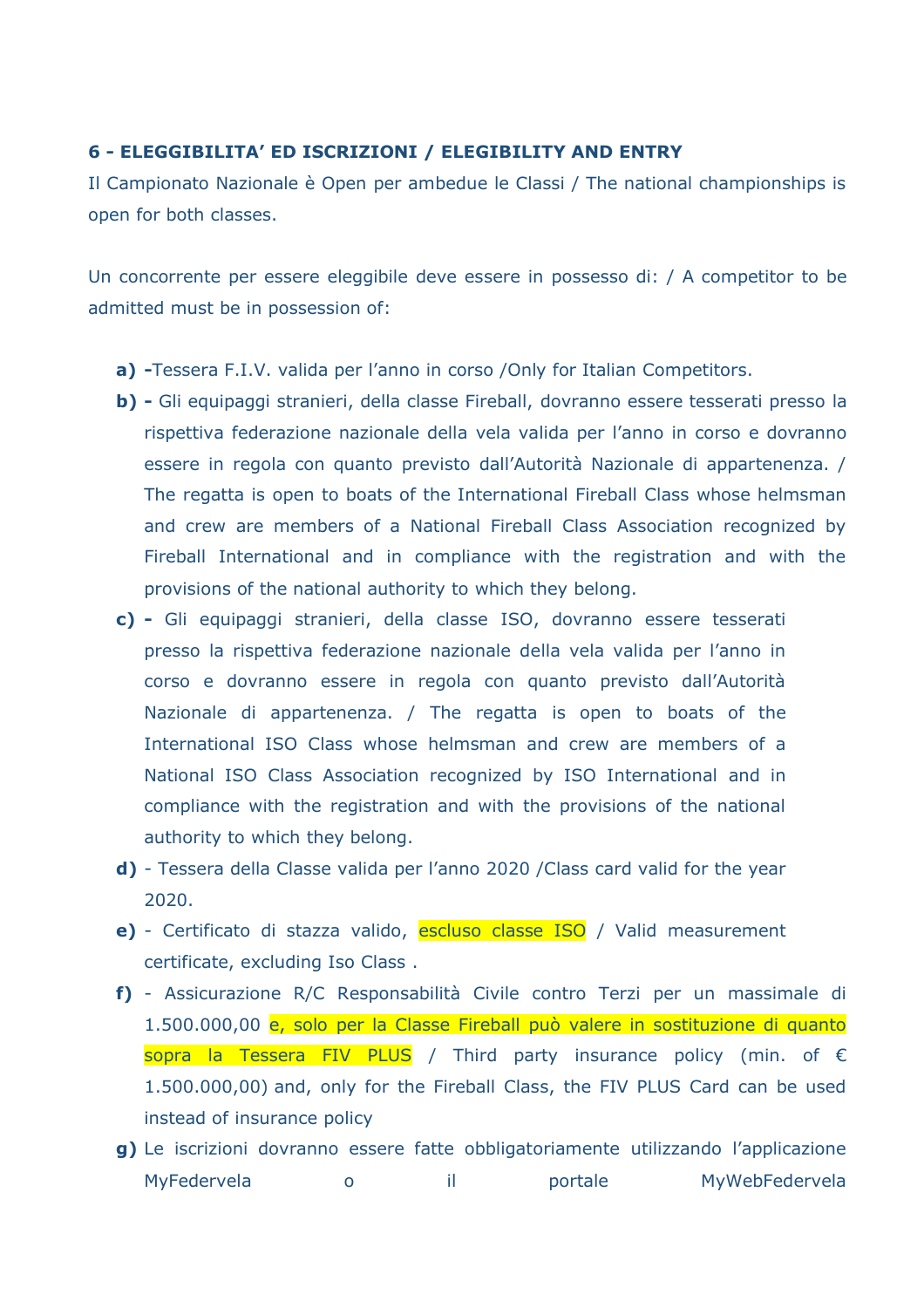[https://iscrizionifiv.it/iscrizioni/index.html?r=23477\)](https://iscrizionifiv.it/iscrizioni/index.html?r=23477) e dovranno pervenire al CNC entro e non oltre le ore 13,00 del 20 settembre 2020.

Nell'iscrizione sarà necessario indicare, oltre a gli altri dati, una mail ed un numero di cellulare per essere ricontattati in caso di necessità.

Sarà inoltre obbligatorio inviare, tramite portale o tramite mail, la tessera di classe e l'assicurazione.

I minorenni dovranno consegnare il modulo di iscrizione firmato in calce dal genitore (o tutore legale) o da chi, durante la manifestazione, si assume la responsabilità di farlo scendere in acqua a regatare.

 Potrà essere richiesta la misurazione della temperatura ogni mattina, o equivalente autocertificazione. In caso di rifiuto o di temperatura superiore ai 37.5°C, l'atleta non potrà partecipare alla regata.

Sarà obbligatorio, negli spazi comuni, indossare una mascherina per coprire naso e bocca.

Le iscrizioni dovranno pervenire via email all'indirizzo [segreteria@cncastiglioncello.org](mailto:segreteria@cncastiglioncello.org) entro il 20 settembre 2020 ore 13,00 e potranno essere perfezionate presso la Segreteria del Comitato Organizza-tore anche nei seguenti orari: giovedì 24 settembre ore 17,00 – 20,00, venerdì 25 settembre ore 9,00 – 11,30.

L'iscrizione potrà ritenersi completata solo dopo aver compilato in tutte le sue parti l'apposito modulo ed avere effettuato il pagamento della quota di iscrizione, Euro 110,00 ad equipaggio.

Saranno accettate anche le iscrizioni sul posto ma con una maggiorazione di 50,00 Euro.

Registrations must be made using the MyFedervela application or the MyWebFedervela portal https://iscrizionifiv.it/iscrizioni/index.html?r=23477) and must be received by the CNC no later than 1.00 pm on 20 September 2020. In the registration it will be necessary to indicate, in addition to the other data, an email and a mobile number to be contacted if necessary.

It will also be mandatory to send the class card and insurance via the portal or by e-mail.

Minors must deliver the registration form signed at the bottom by the parent (or legal guardian) or by whoever, during the event, assumes the responsibility of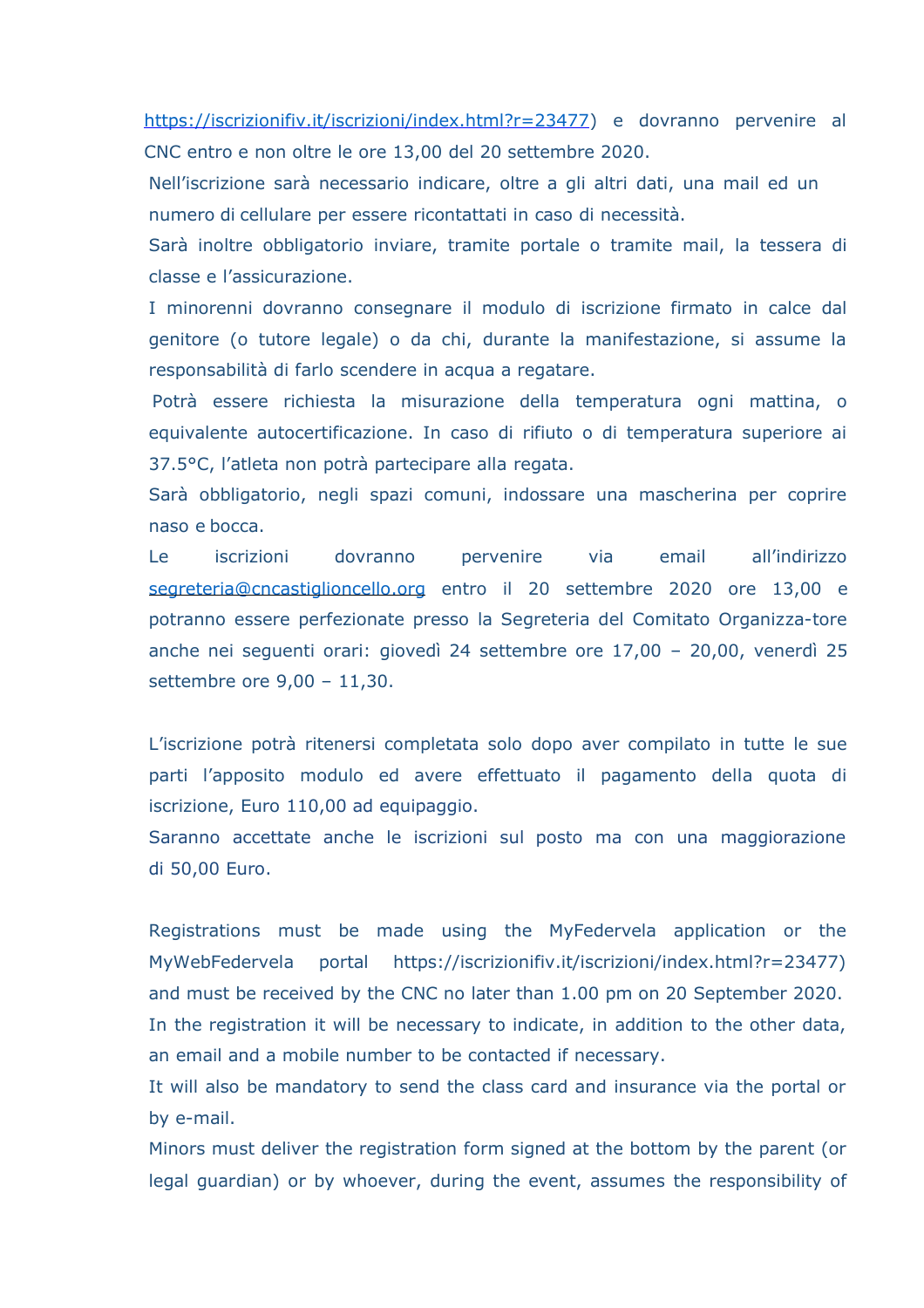making him go into the water to race.

Temperature measurement may be required every morning, or equivalent selfcertification. In case of refusal or if the temperature exceeds  $37.5$  ° C, the athlete will not be able to participate in the regatta. Ù

It will be mandatory, in the common areas, to wear a mask to cover the nose and mouth.

Registrations must be sent by email to segreteria@cncastiglioncello.org by 20 September 2020 at 13.00 and can be completed at the Secretariat of the Organizing Committee also at the following times: Thursday 24 September from 17.00 - 20.00, 00, Friday 25 September 9.00 - 11.30.

Registration can be considered completed only after completing the appropriate form in all its parts and paying the registration fee, Euro 110.00 per crew.

On-site registrations will also be accepted but with a surcharge of 50.00 Euro.

#### **7- SISTEMI DI PUNTEGGIO – CLASSIFICA / SCORING SYSTEM - RANKING**

Sarà applicato il Punteggio Minimo, in conformità all'appendice "A"del RRS.

Come da Normativa FIV con meno di 4 prove completate, il punteggio della serie di una barca sarà la somma di tutti i punteggi da essa conseguiti in tutte le prove; dalla 4a prova portata a termine sarà applicato uno scarto. / The scoring system applies according to rule NA" of the RRS. According to the Italian Sailing Federation when fewer than 4 races have been completed, a boat's series score will be the total of her race scores; from 4 races or more have been completed, a boat's series score will be the total of her race scores excluding her worst score.

## **8-STAZZE / TONNAGE**

Tutte le imbarcazioni dovranno essere conformi alle prescrizioni del regolamento della Classe. Tutte le imbarcazioni dovranno avere un valido certificato di stazza o di conformità, che dovrà essere consegnato alla Segreteria di Regata all'atto del perfezionamento dell'iscrizione. I concorrenti dovranno gareggiare con imbarcazioni, vele ed attrezzatura regolarmente stazzate e non si potrà sostituire la vela senza autorizzazione. Tutte le barche dovranno regatare con il numero velico riportato sul certificato di stazza. Eventuali cambiamenti potranno essere autorizzati dal Comitato Tecnico o, in sua assenza dal C.d.R., solo per rotture o danni previa verifica del danno da parte dello stesso Comitato Tecnico o, in sua assenza, dal C.d.R.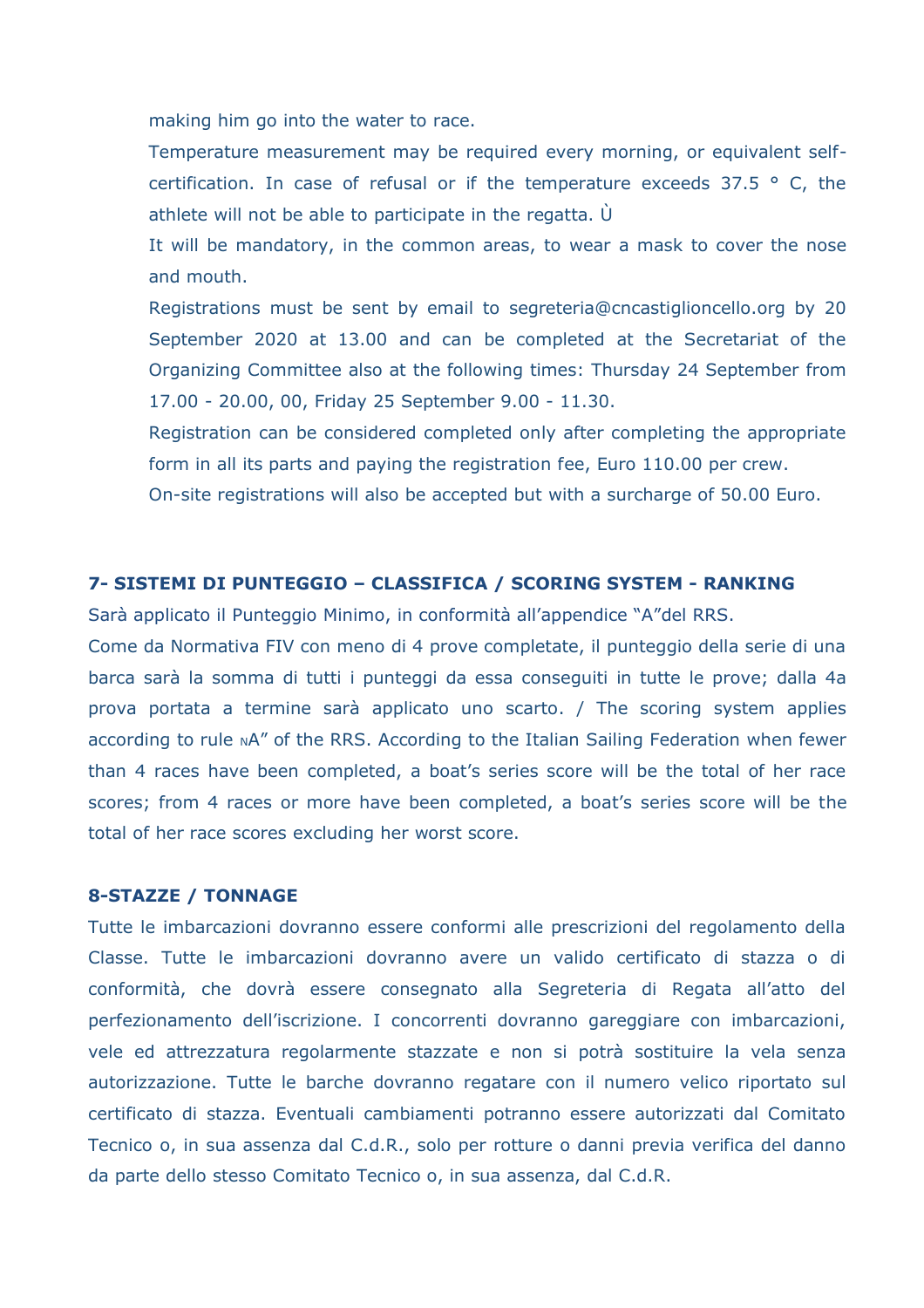All boats must comply with the requirements of the Class Rules. All boats must have a valid measurement or conformity certificate, which must be delivered to the Race Office upon completion of registration. The competitors will have to compete with boats, sails and equipment regularly measured and the sail cannot be replaced without authorization. All boats will have to race with the sail number shown on the measurement certificate. Any changes may be authorized by the Technical Committee or, in its absence by the C.d.R., only due to breakages or damage after verification of the damage by the Technical Committee itself or, in its absence, by the C.d.R.

### **9 – ISTRUZIONI DI REGATA / SAILING INSTRUCTIONS**

Le istruzioni di Regata saranno disponibili presso la Segreteria del Comitato Organizzatore a partire dal giorno 25 Settembre ore 9:00 / The Sailing Instructions are available at the Segreteria from September 25th 9,00.

### **10 - ALLENATORI E PERSONALE DI SUPPORTO/COACHES AND SUPPORT STAFF**

Tutto il personale di supporto e in particolare gli Allenatori o Accompagnatori dovranno accreditarsi compilando il modulo di registrazione disponibile presso la Segreteria di Regata dichiarando:

- a) le caratteristiche del proprio mezzo di assistenza;
- b) l'accettazione delle "regole per gli Allenatori e barche di assistenza" descritte nelle Istruzioni di Regata;
- c) i nominativi dei Concorrenti accompagnati.

Gli allenatori ed accompagnatori ed il personale di supporto accreditati saranno soggetti al rispetto delle IDR e alle direttive tecniche e disciplinari del CdR e della Giuria che potrà revocare il permesso di presenza sul campo di regata e, in caso di infrazione, potrà agire in base alla regola 64.4.

All the support staff and in particular the Coaches or Companions will have to be accredited by completing the registration form available at the Race Secretary stating:

- a) the characteristics of its assistance means;
- b) acceptance of the "rules for coaches and assistance boats" described in the Sailing Instructions;
- c) the names of the Competitors accompanied.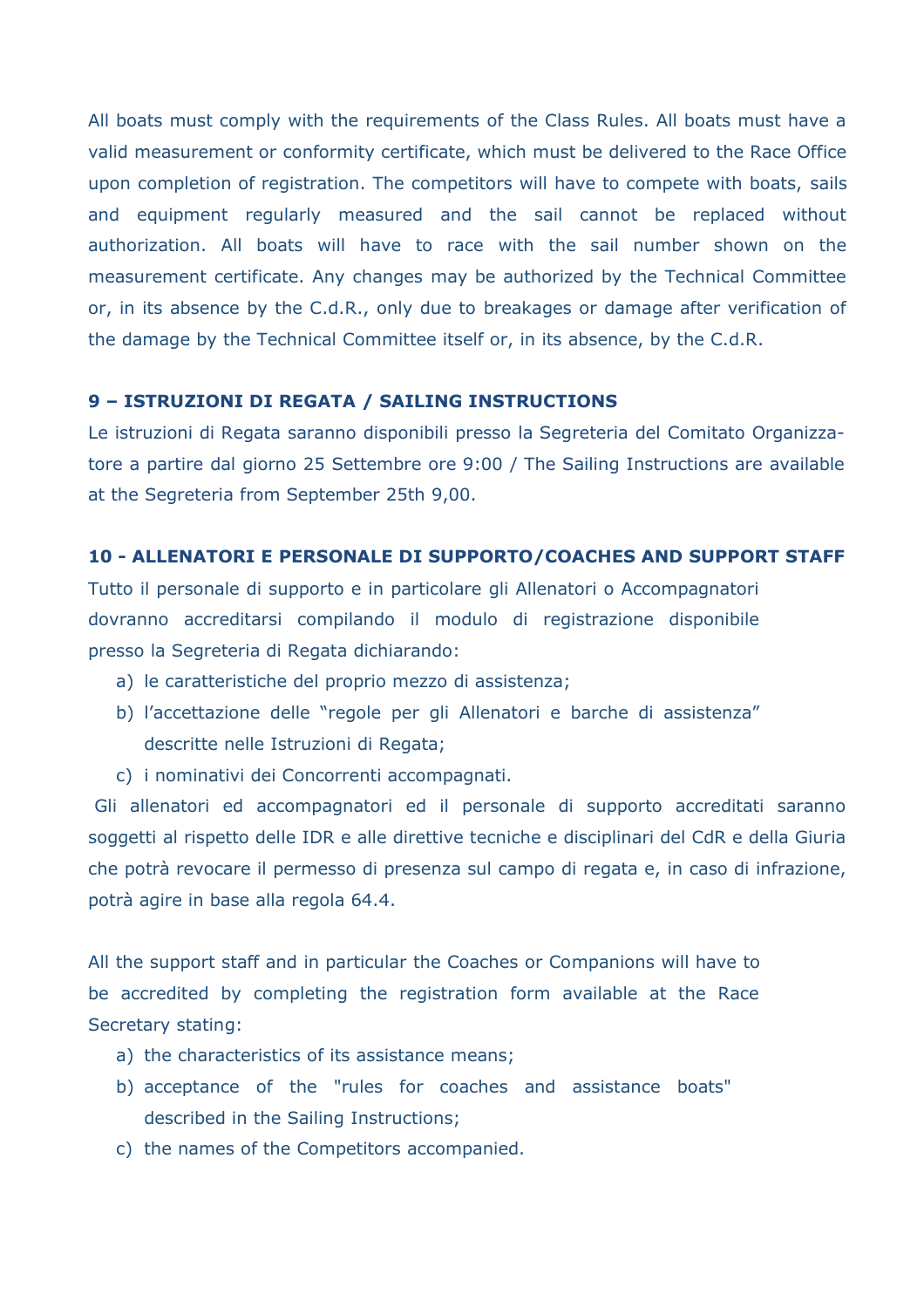Accredited coaches and accompanying personnel and support staff will be subject to compliance with the IDR and the technical and disciplinary directives of the CoR and of the Jury that may revoke the permit to be present on the race course and, in the event of an infringement, may act on the basis of rule 64.4.

#### **11 – PERCORSI /COURSES**

Come da allegato alle Istruzioni di Regata. / The courses to be sailed will be described in the Sailing Instructions.

### **12 - PREMI**

Saranno assegnati i seguenti premi: / Prizes will be awarded as below:

- x Campioni Italiani Fireball 2020 / 2020 Italian Fireball Champions
- x Primi tre Equipaggi della classifica finale / First three overall
- x Primo classificato Fireball Classic / First Classic Fireball
- x Primo Equipaggio Femminile / First Female
- x Primo Equipaggio Under 25 / First Under 25
- x Campioni Italiani ISO 2020 / 2020 Italian ISO Champions
- x Primi tre Equipaggi della classifica finale / First three overall
- x Primo Equipaggio Juniores/ First Juniores

Il C.O. si riserva di assegnare ulteriori premi. / The organizing committee may award other prizes.

In conformità all'art. B6.1 del Regolamento FIV, gli Equipaggi stranieri che partecipano al Campionato Nazionale , in caso di vittoria, non potranno fregiarsi del Titolo che sarà assegnato sempre al primo Equipaggio interamente italiano / In accordance with art. B 6.1 of the Regulations for the national sporting activities organized in Italy by F.I.V., the foreign Crews participating in the Italian Fireball Championship, in case of victory, will not be able to use the Title which will always be assigned to the first entirely Italian Crew.

### **13 - SEGRETERIA / REGATTA SECRETARIAT**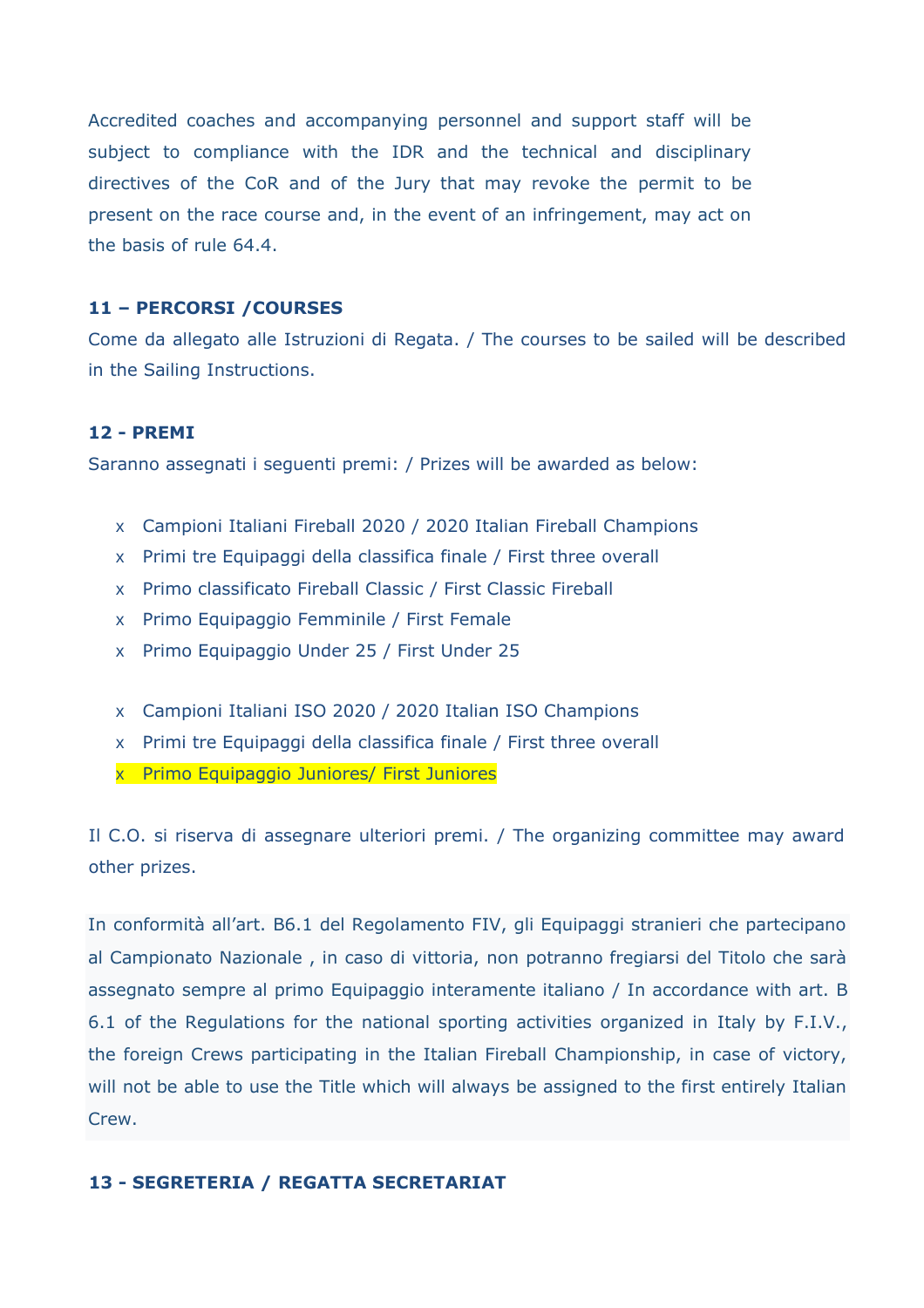Tel. e Fax +39 0586754867 Cell. +39 3296856483 e-mail: [segreteria@cncastiglioncello.org](mailto:segreteria@cncastiglioncello.org)

#### **14 - RESPONSABILITA'**

Chi richiede l'iscrizione alla regata accetta e sottoscrive che l'Ente Organizzatore, la F.I.V., le Associazioni di Classe e i loro rappresentanti e volontari ricusano ogni responsabilità per ogni danno personale o incidente o perdita di vita o proprietà, causato o provocato durante le regate. Accetta inoltre di sottostare alle regole ISAF e delle Associazioni di Classe così come risultino modificate da bando, istruzioni di regata e comunicati ufficiali.

Gli elementi espressi nel bando di regata, o nelle istruzioni di regata non possono certo ridurre l'assoluta responsabilità che il solo concorrente può gestire durante la conduzione della propria barca.

L'assicurazione sugli incidenti e sulla salute è di totale responsabilità del concorrente.

Come da regola fondamentale 4, i partecipanti alla regata, di cui al presente Bando, prendono parte alla stessa, lo faranno sotto la loro piena ed esclusiva responsabilità, i Concorrenti e le loro Persone di Supporto sono gli unici responsabili per la decisione di prendere parte o di continuare la regata. Gli Organizzatori, il C.d.R., la Giuria e quanti collaborano allo svolgimento della manifestazione, declinano ogni e qualsiasi responsabilità per danni che possono subire persone e/o cose, sia in terra che in acqua, in conseguenza della loro partecipazione alla regata di cui al presente Bando di Regata. E' competenza dei Concorrenti e delle loro Persone di Supporto decidere in base alle loro capacità, alla forza del vento, allo stato del mare, alle previsioni meteorologiche ed a tutto quanto altro deve essere previsto da un buon marinaio, se uscire in mare e partecipare alla regata, di continuarla ovvero di rinunciare.

Those who request registration for the regatta accept and sign that the Organizing Body, the FIV, the Class Associations and their representatives and volunteers refuse any responsibility for any personal damage or accident or loss of life or property, caused or caused during the regattas. He also accepts to comply with the ISAF and Class Association rules as modified by the announcement, sailing instructions and official announcements.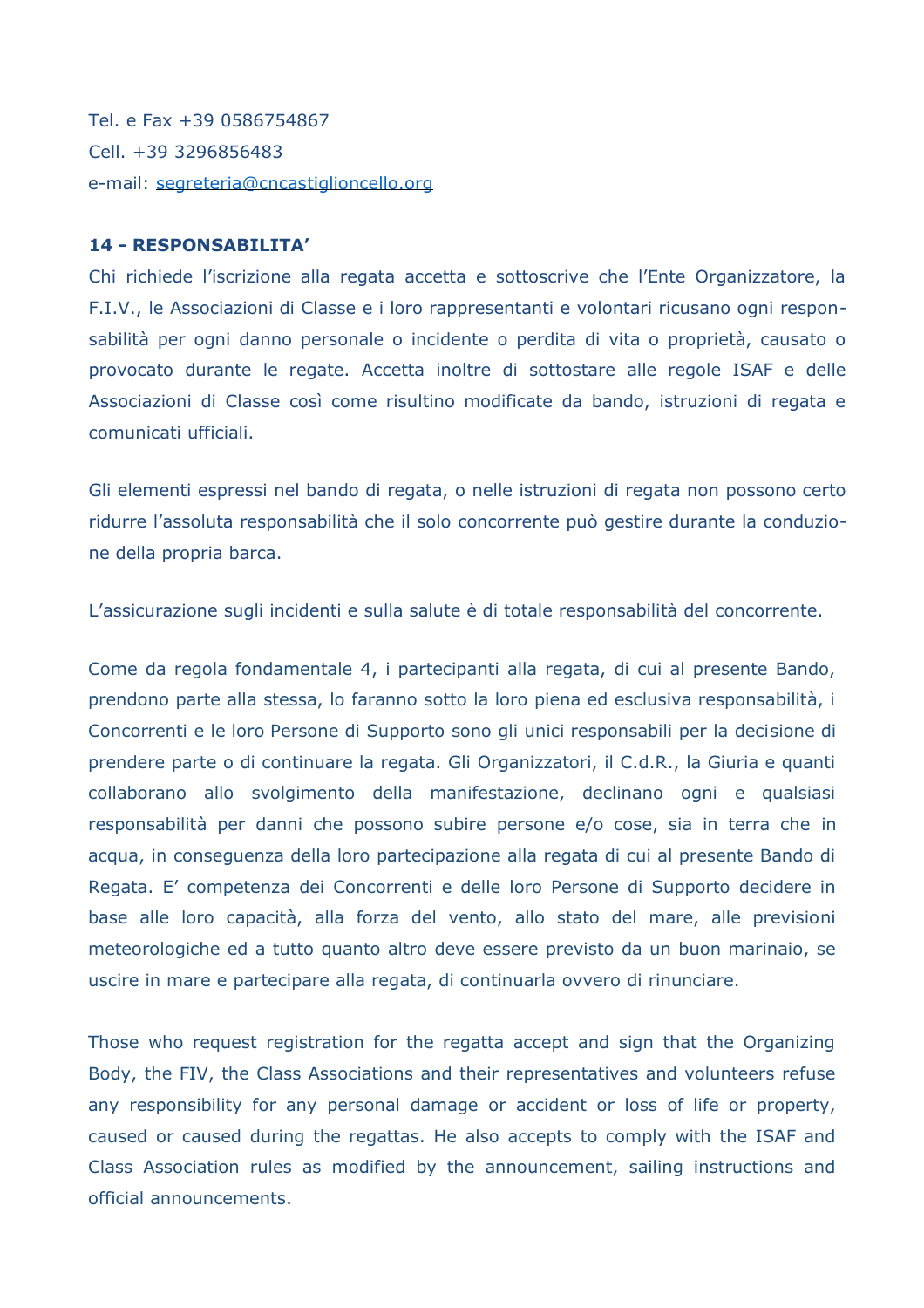The elements expressed in the notice of race, or in the sailing instructions certainly cannot reduce the absolute responsibility that the competitor alone can handle while driving his own boat.

Accident and health insurance is the sole responsibility of the competitor.

Competitors are entirely responsible for their own safety, whether afloat or ashore and nothing, whether in the Notice of Race or Sailing Instructions or anywhere else reduces this responsibility.

Competitors participate in the regattas entirely at their own risk See RRS 4, Decision to Race.

The Organizing Authority, the race committee, support boat Crews and Beach Master and all others working on behalf of the Championship will not accept any liability for material damage or personal injury or death sustained in conjunction with or prior to during, or after the regatta.

#### **15 - ATTIVITA SOCIALI – EVENTS' PROGRAM**

Al rientro di ogni giorno di regata sarà offerto un cestino come merenda per i regatanti. Il Comitato Organizzatore si scusa ma a causa dell'attuale situazione sanitaria non potrà essere organizzata la consueta cena che prevedeva l'ospitalità di tutti i concorrenti del Campionato Italiano Fireball e del Campionato Italiano ISO. L'organizzazione predisporrà una polo ricamata in ricordo della manifestazione.

At the return of each day of racing, a basket will be offered as a snack for the racers. The Organizing Committee apologizes but due to the current health situation it will not be possible to organize the usual dinner which included the hospitality of all the competitors of the Italian Fireball Championship and the Italian ISO Championship. The organization will prepare the t-shirt in memory of the event.

#### **16 - DIRITTI DI IMMAGINE / RIGHT TO USE NAME AND LIKENESS**

I concorrenti concedono pieno diritto e permesso all'Autorità Organizzatrice di pubblicare e/o trasmettere, tramite qualsiasi mezzo mediatico, ogni fotografia o ripresa filmata di persone o barche durante l'evento, inclusi, ma non limitati a, spot pubblicitari televi